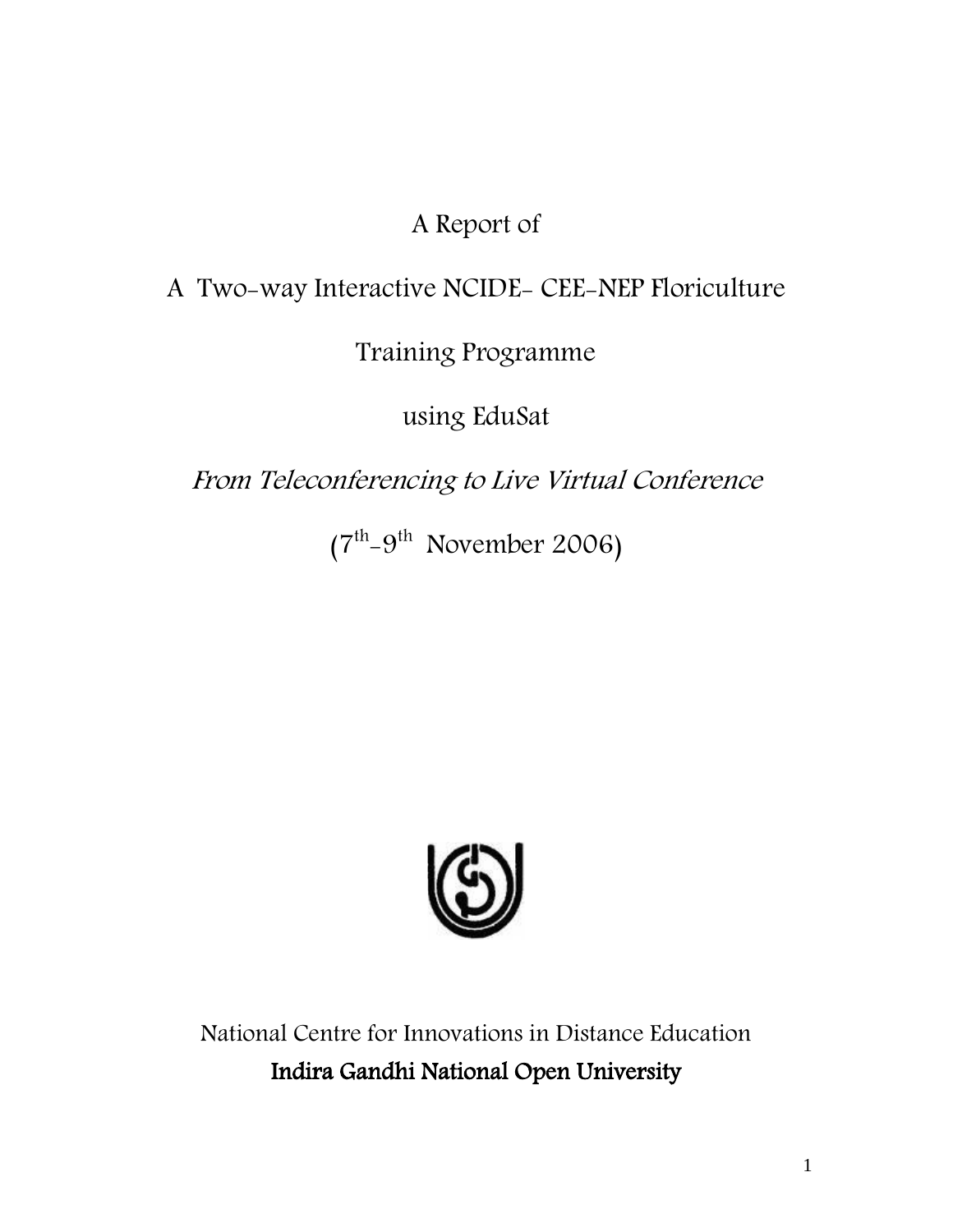A Report of a Two-way Interactive NCIDE- CEE-NEP Floriculture Training Programme using EduSat- From Teleconferencing to Live Virtual *Conference* ( $7^{th}$  -9<sup>th</sup> November, 2006)

Supervision and guidance. Prof. Madhulika Kaushik Report prepared by Dr. Moumita Das Team of experts. Prof. Madhulika Kaushik, Dr. Jayshree Kurup, Dr. Jyotsna Dikshit & Dr. Moumita Das

© Indira Gandhi National Open University, 2006

All rights reserved. No part of this work may be reproduced, stored in a retrieval system, or transmitted, in any form, by mimeograph or any other means, without permission in writing from the Copyright holder.

Published on behalf of Indira Gandhi National Open University, New Delhi by the Director, National Centre for Innovation in Distance Education.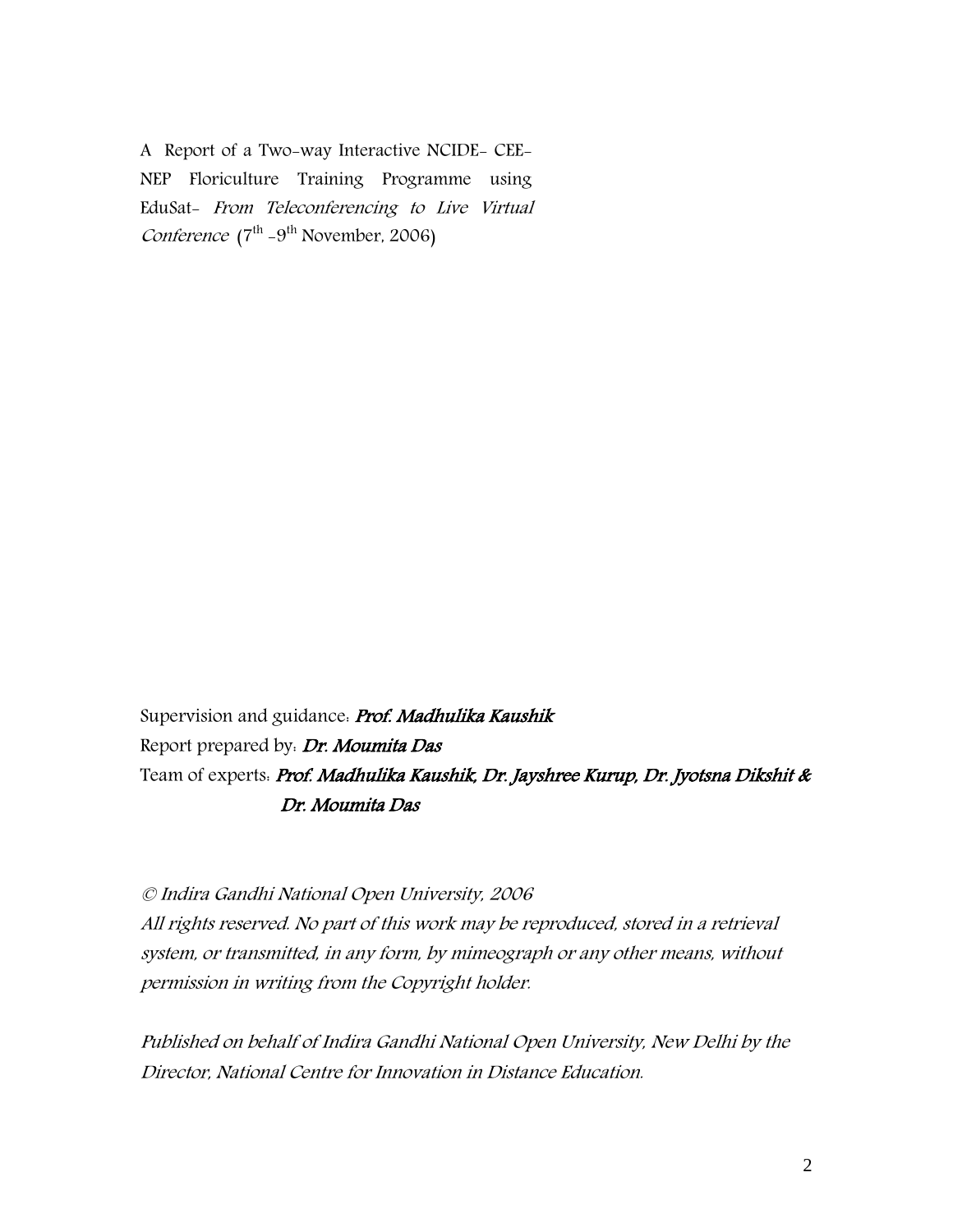### **Background**

NCIDE, in collaboration with CEE and NEP, conducted a three-day training in floriculture in the North east using EduSat from  $7<sup>th</sup>$  November 2006 to 9<sup>th</sup> November, 2006. The two-way interactive sessions had the resource persons at the EMPC, IGNOU end and participants at each of the regional centres at Gangtok (Sikkim) and Shillong (Meghalaya).

The aim of the programme was to harness the potential of EduSat based network for content delivery and training for the people of North east India.

The main objectives of the proposed training programme was to:

- 1. evaluate the potential of EduSat for imparting training in floriculture in the North East.
- 2. develop skills of the participants to enable them to set up their own floriculture enterprise.
- 3. analyse the problems and constraints faced in the North east in floriculture and suggest coping strategies.
- 4. test the ability of creating and utilizing dynamic e-content for training and development purposes in floriculture through this pilot project.

## **Expected Outcome**

After undertaking this training programme it was expected that:

- 1. the participants would be trained to undertake floriculture in the North East.
- 2. the participants would be motivated to train other groups in the region.
- 3. The trainer group would get inputs in utilization of EduSat for interactive learning and skill development programmes.
- 4. some reusable learning material in e-content format would get developed.

**Pre-Workshop Net-meeting (n-meeting):** A pre workshop n-meeting was arranged between the organizers at IGNOU HQ and RCs at Gangtok and a study centre in Shillong on 6<sup>th</sup> Novmber 2006. This n-meeting took the stock of the arrangements made at the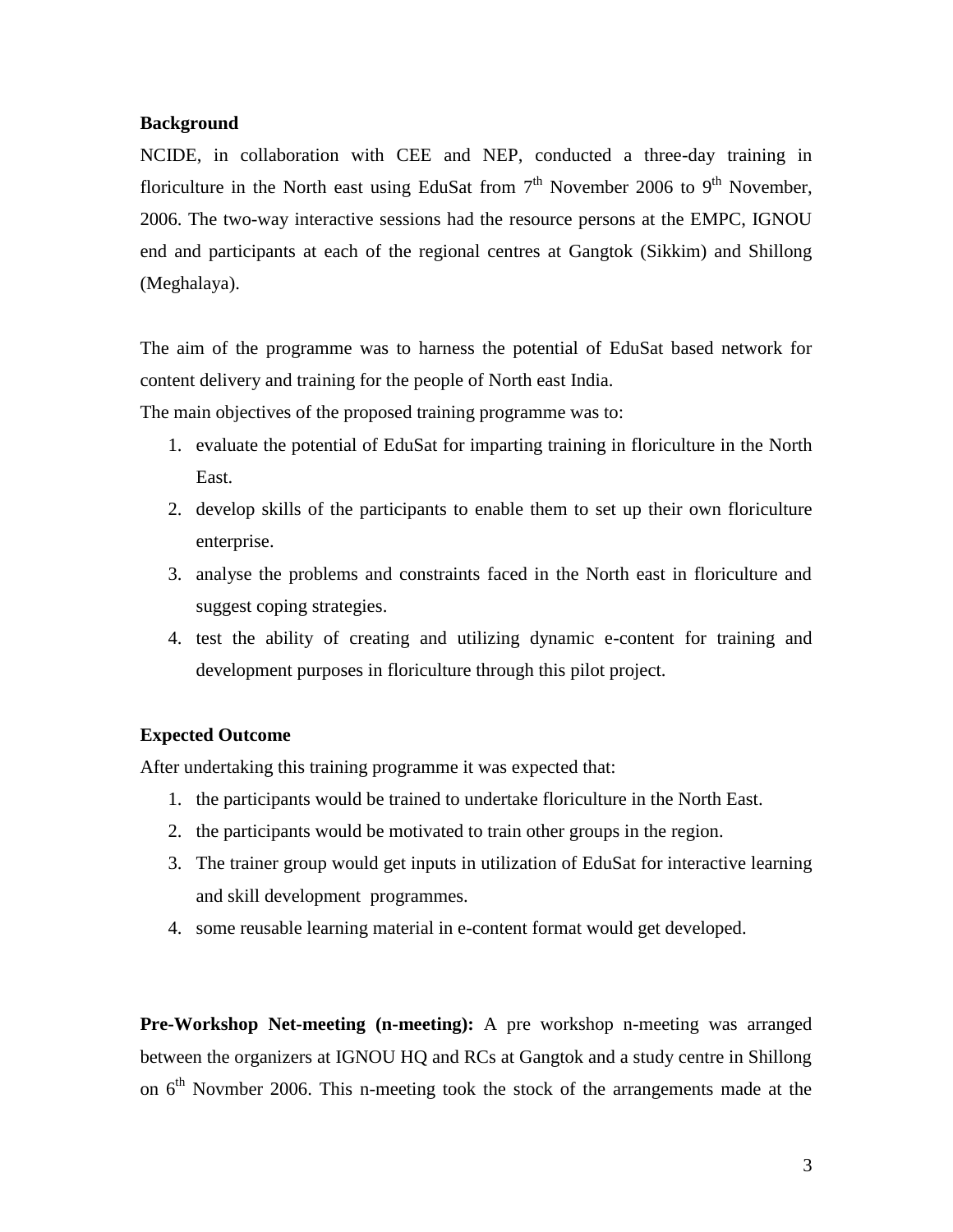participants' end, including the effective working of the Satellite Interactive Terminals (SIT) and discussed the activities to be organized during the workshop. Some reference material was sent by email to the RCs, which had to be distributed to the participants by the RDs. It was discussed in the n-meeting how these materials were to be used by the participants.

# **Day I (7th November 2006)**

The workshop began with the Prof. M. Kaushik, Director NCIDE introducing the topic of the workshop to the participants. She talked about the importance of floriculture for employment generationin the north east. She then introduced the resource person Dr R.L. Mishra, *Gladiolus* Expert and Project Coordinator, Division of Floriculture and Landscaping, IARI, New Delhi, Dr S.D. Sharma, Director, CEE and Dr. Jayshree Kurup, DD, NEC, who coordinated the workshop.

There were a total of three sessions on Day I. As soon as the introduction was over, the participants from Gangtok and Shillong were asked to introduce themselves. As an innovative approach during the one-to-one interaction, the participants sitting at the other end were shown in the background and the face of the resource person speaking was shown in a box on the same screen, which gave a 'look n feel' of virtual face to face (f2f) interaction.

After the introductions of the participants, the session started with Dr. Mishra speaking on *Gladiolus*. He gave an introductory talk on what is *Gladiolus* and why is it an important crop for employment generation in the north east. He then proceeded to talk on the various cultivars of *Gladiolus* followed by the suitability of the climate in the north east for its cultivation. He also spoke about he methods of preparing the field for *Gladiolus* cultivation.

The talk was followed by an interactive session where the participants asked general questions about *Gladiolus*. The participants also clarified doubts about the field preparation. Both Gangtok and Shillong were connected on EduSat network through nmeeting.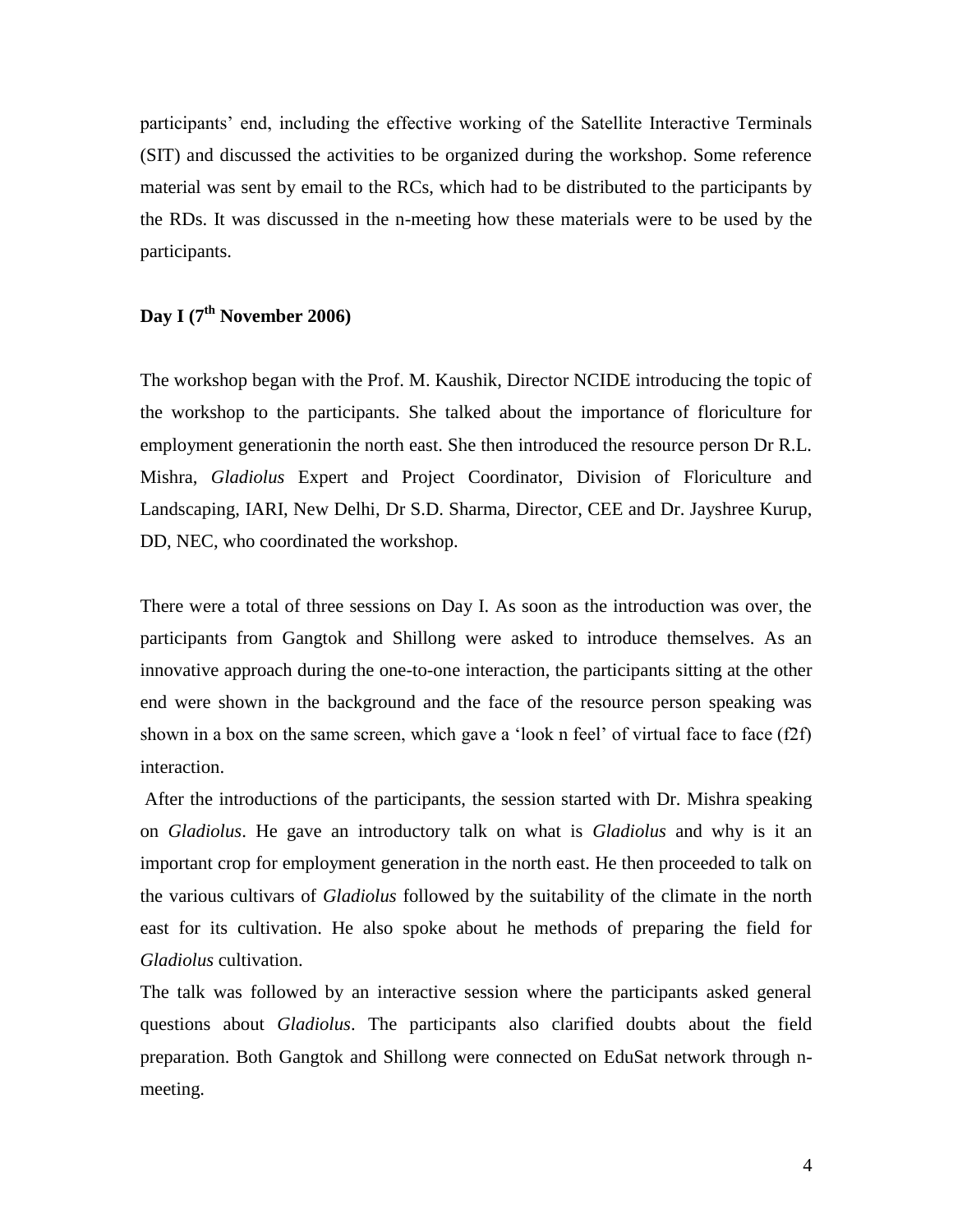In the second session on Day I, Dr Mishra spoke on how *Gladiolus* is propagated. This was followed by the methods of cultivation. This talk was followed by an interactive question-answer session.

In the third session, Dr Mishra spoke on "Nutritional requirements" and "Insect pests, diseases and disorders, and the remedial measures". The talk was interactive with participants asking questions about the various pesticides available for eradicating pests.

## **Day II (8th November 2006)**

On the second day, two-way interactivity was maintained with Gangtok and Shillong through EduSat through n-meeting. The second day comprised three sessions. The speaker of the first session was Dr R.L. Mishra. Speaking on the "Harvesting of spikes and post-harvest operation", Dr Mishra informed he participants about the various methods for harvesting and the precautions that need to be taken.

The second session of the day was also taken by Dr Mishra. He spoke on "Harvesting and storage of corms" and "Corm dormancy". He explained how the corms can be harvested and stored for use in the next year as seed. The participants were inquisitive about corm dormancy and asked questions on how it affects the crop.

Interactivity during the sessions comprised the participants asking about the technicalities of post harvest operations. Several participants asked questions on the marketing of the flowers.

The third speaker of the session was Dr. S. S. Sindhu, Department of Floriculture, IARI, who gave his talk on "Marketing and Economics of Cut Flowers". This was followed by a highly interactive session where the participants queried about the marketing prospects of *Gladiolus* in Delhi.

## **Day III (9th November 2006)**

The third day comprised three sessions. In the beginning Dr. Jayshree gave a brief overview of the last session and current session. The first session started with Dr Mishra discussing the "Cost of cultivation and income".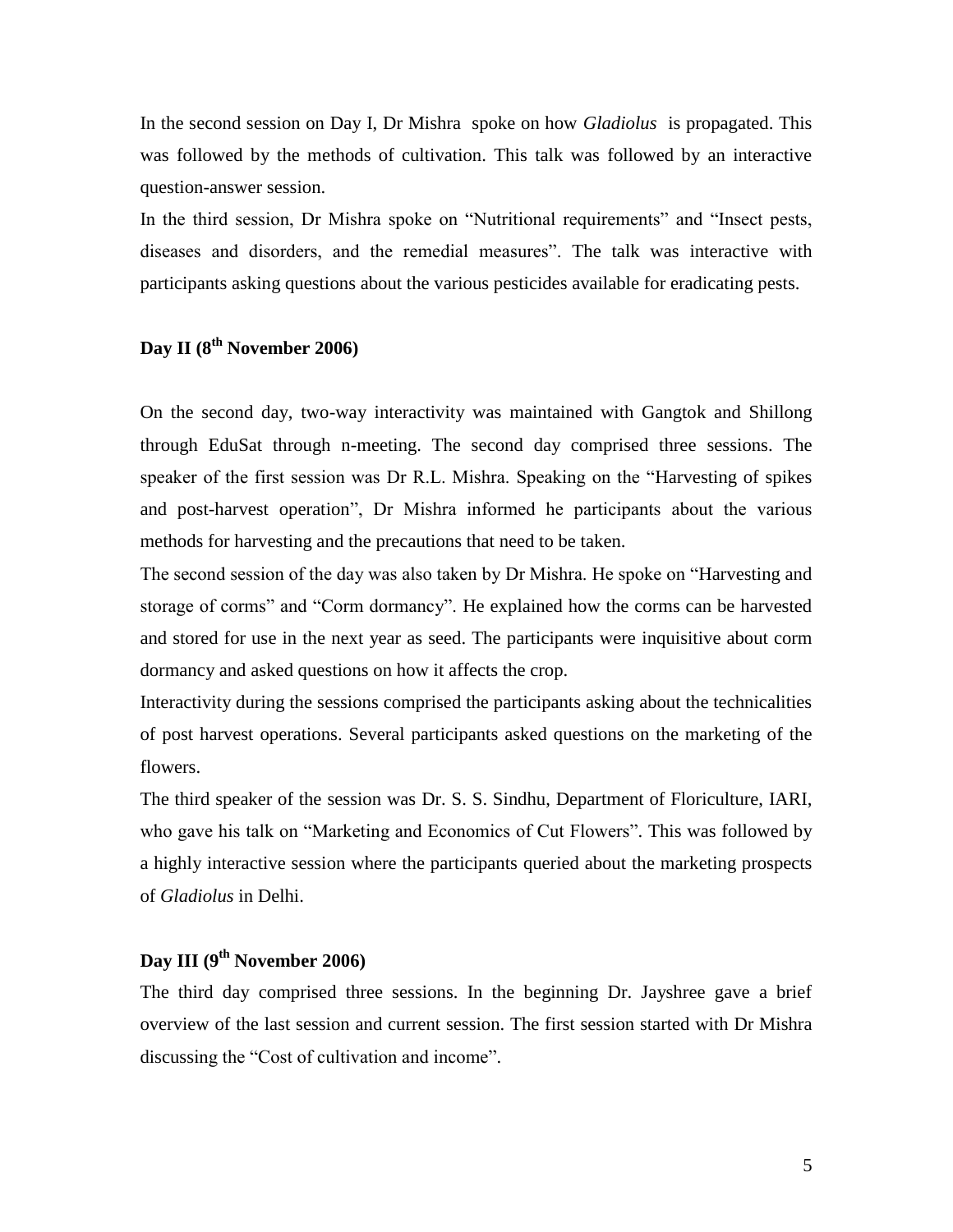The second session was an interactive discussion with the participants with Dr R.L. Mishra (Expert), Dr. S. D. Sharma (Director CEE) and Dr Jayashree Kurup (AD, NEC) in the panel at the EMPC end.

The third session started with a brief "Review of the training programme" by Dr Mishra, where he spoke on the topics that were discussed on the previous two days.

Prof Madhulika Kaushik, Director, NCIDE joined the discussion. The session ended with the vote of thanks by Prof. Kaushik thanking Dr Mishra for his valuable opinion, Dr Sindhu who had spared his valuable time and come for the training programme, the NCIDE team comprising Dr Jyotsna Dikshit and Dr Moumita Das, who had worked behind the scenes, Dr S.D Sharma, under whose guidance the programme was organised successfully and Dr Jayashree Kurup who had efficiently coordinated between the regional centres and IGNOU headquarters. She also thanked the Regional Directors at both Shillong and Ganktok to make the training programme a success.

#### **Workshop Observations**

The participants had a hitch in facing the camera on the first day, but form the second day they became familiar and friendly to the technology and participated enthusiastically in the interaction.

#### *Technical*

- $\hat{\mathbf{v}}$  The technicians present at the SITs require training from time to time on new technologies used in EduSat based conferencing to avoid runtime technical glitches.
- $\triangle$  Better quality cameras would definitely enhance the teaching-learning experience through EDUSAT. The camera at Gangtok was not of good quality and thus could not transmit quality video from the SIT side. A phased replacement of existing web cam camera with better equipment would go a long way in improving interactivity and clarity. Configuration may be decided in consultation with EMPC.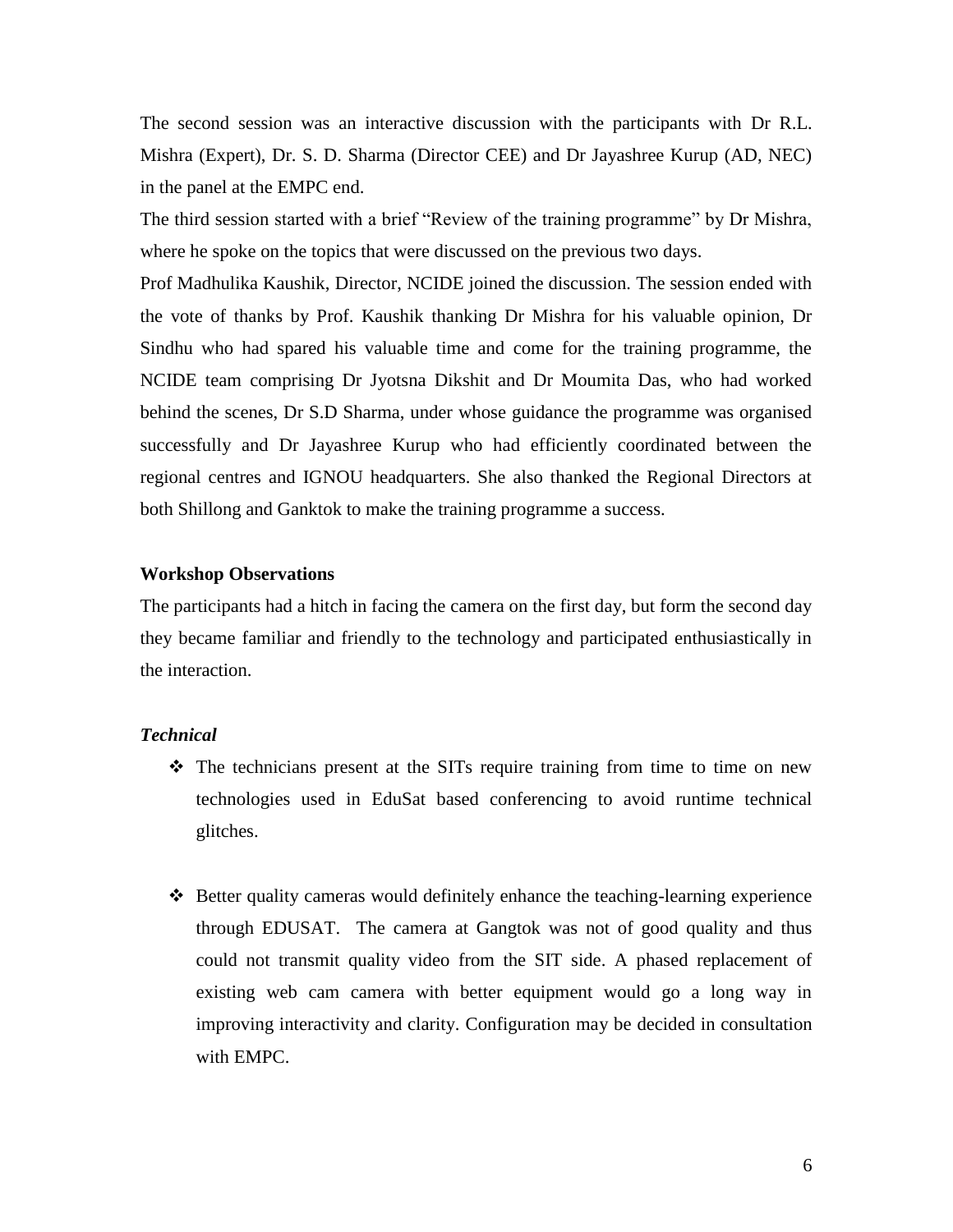- The participants should be trained a day in advance for tele protocol. A multimedia kit on edu-etiquette should be developed for the participants. NCIDE proposes to undertake this exercise, if approved.
- Overall, the high levels of interactivity achieved during the training session, and the possibility of transacting all the training related dialogue throughout the workshop, as well as the exchange of all formats and real time discussion on each of them by the participant group provided enough support to the premise that EduSat can serve as a very effective tool for skill based training. The NCIDE proposes to reaffirm this through diverse employable skill based training initiatives planned for the next few months.

## *Subject/Topic related*

- $\triangleright$  The topic of floriculture was well received by the participants of both Gangtok and Shillong.
- $\triangleright$  The participants demanded other flowers such as tuberose and orchids to be taken up in such type of training programme in the future.